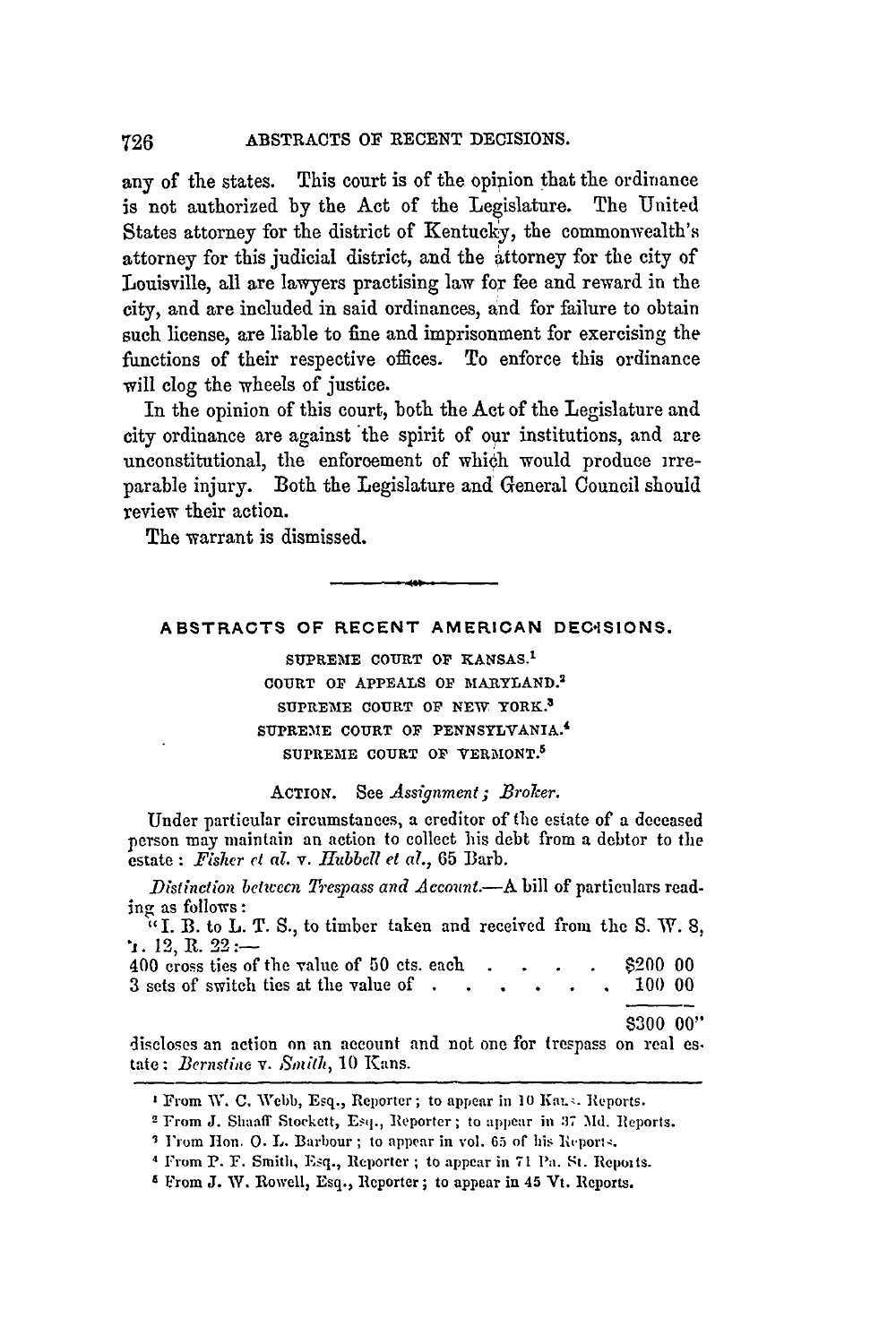### ASSIGNMENT.

*Right of Assignee to sue in* his *own Name.-A* claim for money tor. tinusly obtained from tne claimant, may be assigned to a third person, Fn as to give the assignee a right to recover the same in his own name: *Stewart v. Balderson,* 10 Kans.

#### **AsSUMPSIT.**

Services in expectation of Legacy-Action for.-Contracts with nurses, housekeepers, &c., sought to be enforced after the death of tht person to whom the services were rendered, ought to be very closely scanned, and juries instructed that they could be made out only by very clear proof. The correction of verdicts not founded on such proof, or unreasonable in amount, is confided to the sound legal discretion of the court below, but such contract must possess the element of certainty. *Thompson v. Stevens,* **71** Penn.

The promise to the plaintiff was, "If she would stay with him as long as he lived, he would provide and give her full and plenty after he was gone, so that she need not work." This was sufficiently certain and definite: *Id.*

The measure of amount would be what would keep her without work, taking into consideration her condition in life **:** *Id.*

Where services are gratuitously rendered under expectation of a legacy, there, can be no contract and therefore no recovery for the services; but where one does services on request, no matter what his expectations were, there may be a recovery for them **:** *Id.*

## ATTORNEY.

*Authority implied by Law.-As* a general rule, an attorney employed as such in a cause, has not thereby the incidental power to pledge the credit of his client by employing another attorney as an assistant. But, where the facts in a particular case are such that it may fairly be inferred from them that such authority was given, this general rule would yield: *Willard v. Danville,* 45 Vt.

Where the agent of a town for prosecuting and defending suits was not present at the trial of a suit against the town, but was at his home in a town adjoining the place of trial, and had done nothing about the suit, except consult once with the attorney for the town, to determine upon the necessary preparation for defence, and procure the attendance of the necessary witnesses at the trial. in other respects the care and responsibility of the trial being left with said attorney, who resided at the place of trial, nothing appearing to indicate that said agent might not have been seasonably consulted on the subject of employing assistant counsel, nor that anything transpired, or came to light, rendering counsel necessary, which was not known to said attorney and agent at **the** time of such consultation, it was *held,* that said attorney had not therefore authority implied by law to bind the town by the employment of assistant counsel in the case: *Id.*

# BANKRUPTCY.

*Jurisdiction of the Courts of the United States-Attachment 'under State Laws.-The* property of a bankrupt in the hands of his assignee,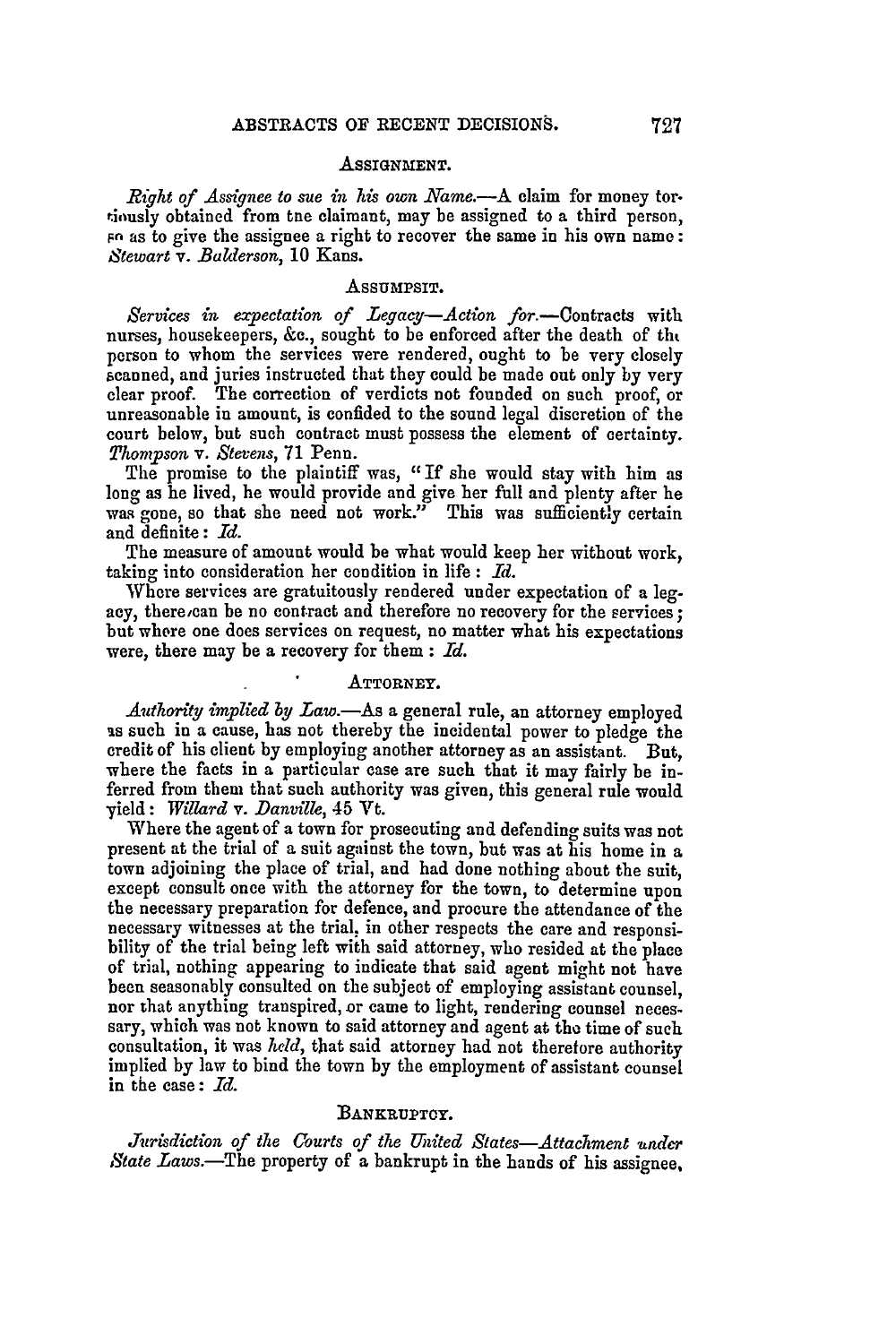duly appointed under the Bankrupt Law of the United States, is not liable, at the instance of a creditor of the bankrupt, to attachment under the laws of a state. *Newman v. Fisher,* 37 **Md.**

Under the Act of Congress, entitled "An Act to establish a uniform system of bankruptcy throughout the United States," approved March 2d 1867, the District Courts of the United States have original, superior and exclusive jurisdiction over a bankrupt, his estate, and all questions connected therewith, from the time proceedings in bankruptcy are begun until the final distribution and settlement of the bankrupt estate : *Id.*

#### BROKER.

Carrying Stock-Rights of Parties-Evidence.--Esser employed brokers to buy stock and "carry it." The brokers wrote him for further security, or they would not carry his stock. The stock remained with them unsold till it was worthless. In a suit by the brokers for the money advanced by them; his defence being that they should have sold the stock, he could not testify that he believed from the letter that they would sell without further orders from him: *Esser* v. Linderman, 71 Penn.

What the letter meant was a question of law for the court: *Id.*

If the brokers had sold the stock without giving further notice and it had risen, they would have been responsible: *Id.*

Having proved that they had purchased 'the stock, it was not necessary for the brokers to produce the certificate at the trial **:** *Id.*

When one purchases a chattel for another, he may sue for the money without a tender of the thing: the delivery of the thing cannot be demanded until the money is paid or tendered: *Id.*

*Dealings between-Disclosure of Principal- Custom.-Waln* employed Markoe, a broker in Philadelphia, to sell stock; Evans, a broker in New York, sold the stock by order of Wister, another Philadelphia broker under Markoe, with assent of Waln, without naming the owner; before **the** proceeds were remitted by Evans, Wister failed, in debt to Evans. *Held,* that Evans could not retain the debt from the proceeds : *Evans v. Waln,* **71** Penn.

After Wister's failure Evans asked Markoe to send certificates and he would remit to Markoe less Wister's debt: Markoe answered, the stock was a customer's; Evans answered, send stock in any event, "will give you net balance to-morrow." Markoe sent the stock. *Held*, that " net balance" meant proceeds after deducting expenses of sale : *Id.*

Evidence that it was the custom of brokers, in their dealings with brokers of other cities, to put all transactions between them into one account and settle for the general balance, was inadmissible **:** *Id.*

Such custom would not have authorized defendants to credit Wister's account with the proceeds of the stock : *Id,*

The action for the amount retained by Evans, was properly brought in the name of Wain **:** *Id.*

An action for the proceeds of property sold by one agent by orders of another can be maintained by the owner against seller: *Id.*

# CONSTITUTIONAL **LAW.**

*Municipal Corporations-Interference by Legislature with their vested*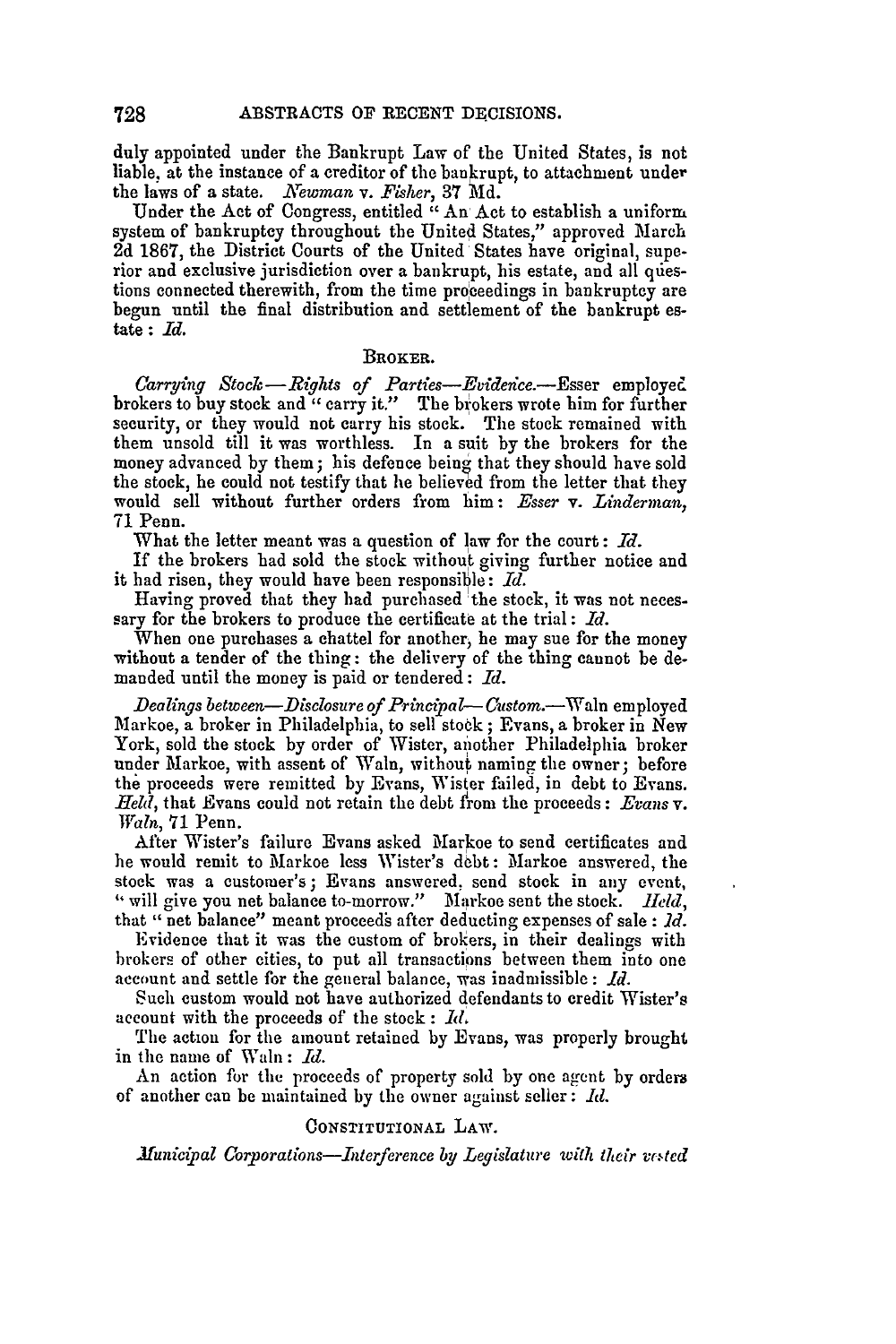Rights.-Between private citizens and counties, incorporated towns or cities of the state, there is a wide and substantial distinction with respect to vested rights protected from legislative power. Such public bodies are public corporations created **by** the Legislature for political purposes, with political powers to be exercised for purposes connected with the public good in the administration of civil government. They **are** instruments of government subject at all times to the control of the Legislature with respect to their duration, powers, rights and property. It is of the essence of such a corporation that the government has the sole right as trustee of the public interest, at its own good will and pleasure, to inspect, regulate, control and direct the corporation, its funds and franchises: *Mayor,* &c., v. *Sehner,* **37 Md.**

# **DEED.** See *Equity.*

**An** *escrow* signed, sealed and deposited upon a valuable consideration, is not recoverable **by** the depositor, except according to the terms of the agreement and deposit: Stanton et al. v. Miller et al., 65 Barb.

The depositary of an *escrow,* under such circumstances, is as much the agent of the grantee as of the grantor ; and he is as much bound to deliver the deed, on performance of the condition, as he is to withhold it until performance: *Id.*

Although it may be doubtful whether the deed can take effect without actual delivery, yet when it is delivered, the delivery relates back to the time of the deposit: *Id.*

## EQuITY. See *Injunction; International Law.*

*Specific* Performance.-The specific performance of an agreement for the conveyance of land, in consideration of support and maintenance during life, may be compelled in equity: *Stanton et* **al.** v. *.Miller et al.,* **65** Barb.

*T& compel Delivery of Deeds.-To* compel the delivery of deeds and other instruments, in favor of persons legally entitled to them, is an old head of equity jurisdiction, is a most important branch of that jurisdiction, and is exerted in all suitable cases, in favor of persons entitled to the possession of deeds or other instruments **:** *Id.*

And a case where a deed has been delivered in *escrow,* upon a condition which has been fulfilled, would seem to be one which especially justifies and calls for the exercise of this jurisdiction; since the withholding of the deed interferes with, and probably prevents, the vesting of the legal title: *Id.*

Where the contingency upon which a deed in *escrow* was to be delivered, viz., the death of the grantor, had happened, and the grantees had fully performed the contract on their part; *Held,* that the arrangement created an equitable interest in the property conveyed, which ripened into an absolute equitable (if not legal) title, on the death of the grantor ; and that the grantees were entitled to a delivery, and the custody of the deed, and to have the same recovered : *Id.*

*Right of a Vendor to obtain Specific Performance of a Contract, athough unable to convey to the Vendee to the full extent bargained for*— *Application for the Rescission of a Contract to be made without delzy*

-Where a vendor is unable from any cause, not involving *mala fides* on his part, to convey each and every parcel of the land contractcd to be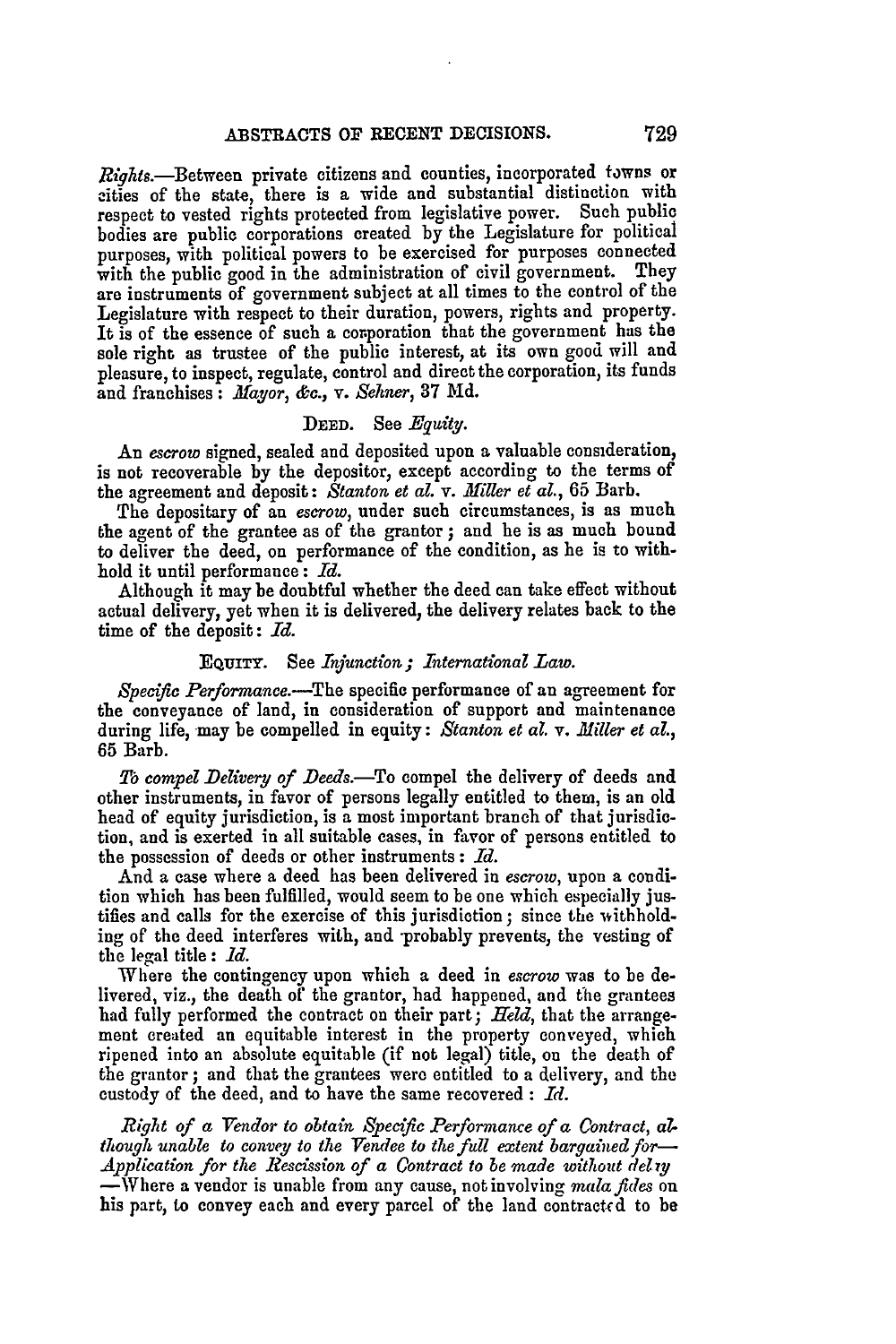sold, and it is apparent that the part that cannot be conveyed is of small importance, or is immaterial to the purchaser's enjoyment of that which may be conveyed to him, in such case the vendor may insist on performance with compensation to the purchaser, or a proportionate abatement from the agreed price, if that has not been paid. This, however, cannot be done where the part in reference to which the defect exists is a considerable portion of the entire subject-matter, or is in its nature material to the enjoyment of that part about which there is no defect: Foley *v. Crow,* 37 **Md.**

## **ERROR.**

*Insufficiency of Record.*—Where the record shows that only a portion of the evidence is preserved and fails to show that it contains all the instructions, this court is unable to say that an instruction which was given was inapplicable or erroneous, or was not so far modified by other instructions that if erroneous it has wrought no prejudice to the party complaining: Gallobeo *v. Mitchell,* 10 Kans.

*Matters of Discretion*— *Withdrawal of Juror.*—On a trial an attorney, in discussing a question of evidence, stated in the hearing of the jury matters not evidence; the court refused the motion of the other side to withdraw a juror. *Held*, to be in the discretion of the court below, and not reviewable on error: *Thompson v. Stevens,* 71 Penn.

# **EVIDENCE.**

*Records of Patent-Proof of Loss.-Tle* record in the office of the register of deeds of a patent is admissible in evidence without proof that the original is lost, or destroyed, or not under the control of the party desiring to use it: *Bernstine v. Smith,* **10** Kans.

*Husband and Wife*.—In an action in the name of husband and wife to recover for personal injuries to the wife, the defendant introduced testimony to prove that the husband, soon after the injury, in the presence of his wife, told the witness that the infirmity of his wife was caused by overwork in gathering and boiling sap. *Ield,* that it was competent for the plaintiff to show by the same witness, and as part of the same conversation, that the wife then denied her husband's state. ment. and declared that she had not gathered and boiled sap : *Lindsey and* wicfe *v. Danvillc,* 45 **Vt.**

### EXECUTION.

*Officer*—Receiptor—Demand and Refusal—Attachment.—It has been long settled in this state that an officer is not liable for property attached by him on mesne process, which has perished without fault for which he is liable: *Ide v. Fasselt.* 45 Yt.

It is equally well settled that a receiptor of such property is not liable on his receipt, when it has perished without like fault : *Id.* 

On the occasion of a demand **by** the plaintiff, an attaching offiver, of property receipted by the defendant, it was agreed that the defendant should deliver the property to the plaintiff at a time and place of sale to be appointed by the plaintiff. The plaintiff did not make such ap. pointment. but, without making any further demand. sued the defendant on his receipt. *IIdd*, that he could not recover: *Id.* 

The plaintiff attached ten swarnis of bees. and the delendant receipted them, but no mention was made either in the attachment or the receipt,

730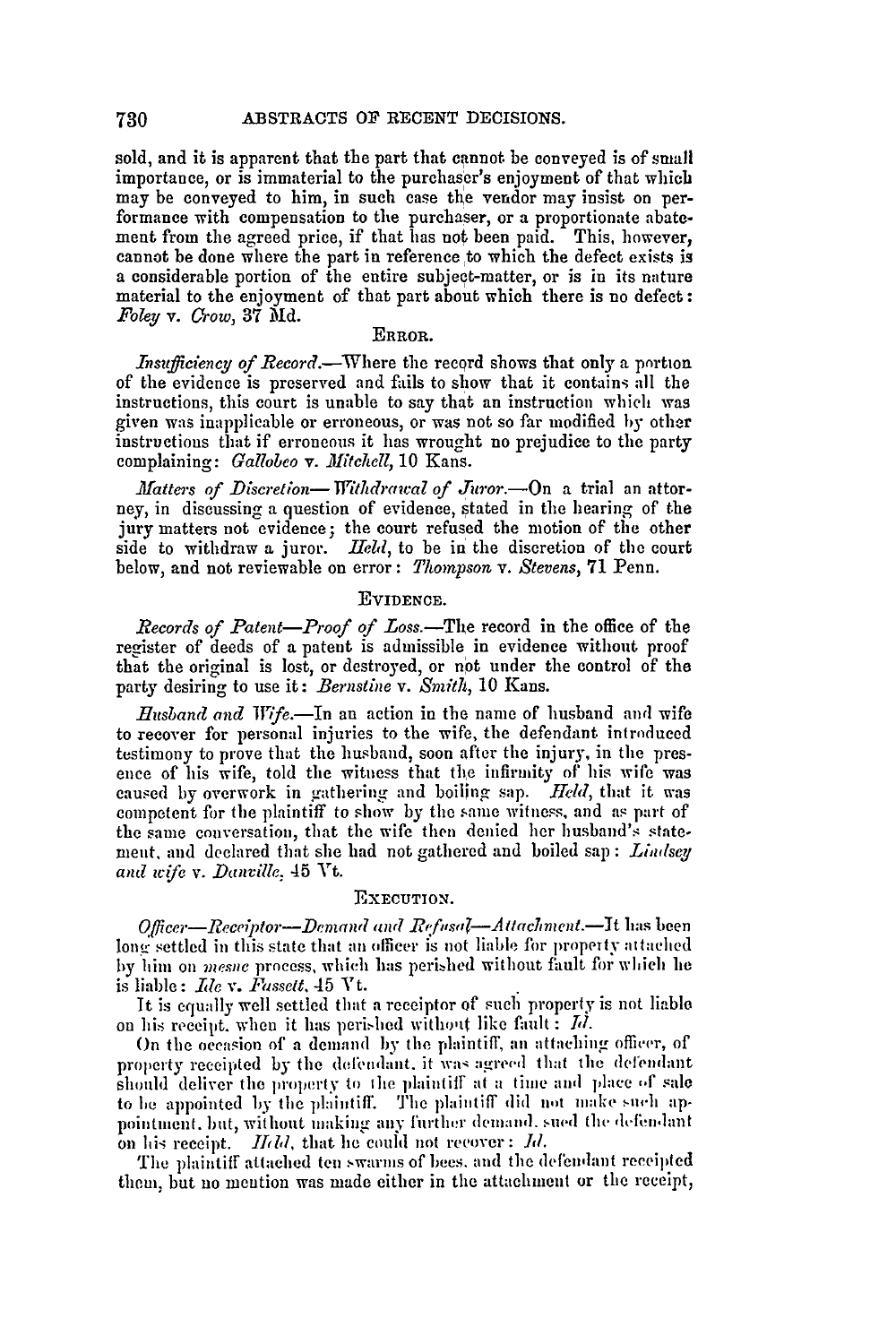**of** the hives in which they were. *Held,* that the defendant was not liable for the hives under his receipt: *Id.*

# HIGHWAY.

*Temporary adoption of Private Way-Liability of Town for Condition of.-A* highway was rendered impassable by a freshet. One of the selectmen, pursuant to a previous understanding among the selectmen that each should take charge of the matters pertaining to the duties of the office in their respective parts of the town, and that what each did should be concurred in by the others, placed a barrier across the highway for the purpose of preventing travellers from passing over it while thus out of repair, and of turning the travel, for the time being, and until the highway was repaired, around the founderous portion of the highway, over a hill road, which was a private way, not adopted by the town. *Held,* that this constituted a temporary adoption of the private way as a substitute for the highway while not in condition for use, and that the town thereby became liable for damage occasioned by reason *ef* the insufficiency and want of repair of said private way : *Dickinson* v. *Rockingham,* 45 Vt.

### HUSBAND AND WIFE. See *Evidence.*

*Competency of Witness-Right of Administrator of Wife to maintam Suit (it Law against her Husband-Fraudulent Conveyance-Reduction of Wife's Choses in Action to Possession by her Husband.-In* trover for certain mortgage notes, brought by the administrator of the wife against the husband, the plaintiff's testimony tended to prove that the defendant at some time admitted that said notes belonged to the intestate. *Held,* that the defendant was not a competent witness to any matter that oc- curred prior to the appointment of the administrator: *Roberts* v. *Lund,* 45 Vt.

The administrator of the wife can maintain any proper action at law against the husband for the enforcement of her rights of property: *Id.* 

If a husband, to avoid being compelled by the town to contribute to che support of his pauper mother, conveys land to his wife without consideration, such conveyance is good between the parties; for the law will not permit a party to allege his own fraud to avoid his contracts, or the legal consequences of his own act: *Id.*

## INJUNCTION.

*Right of Way-Acquiescence-Laehes.-If* the right of way, over a street, of the owner of a lot fronting thereon, is so unlawfully obstructed as to subject him to a special injury, not common to, but distinct and different from that suffered by the public, and for which he cannot obtain adequate compensation at law, he is entitled to the summary interference of a court of equity by injunction : *B. & 0. R. Co. v. Strauss,* 37 **Md.**

If a party fully cognisant of his rights, permits a public corporation to expend large sums of money in laying down and completing its railroad tracks in contravention of his rights, and makes no complaint, and does not attempt to interfere, or interrupt them during the progress and construction of the work, he is precluded, by such acquiescence, from relief by injunction : *Id.*

The owner of a lot of ground fronting on a public street, suffered a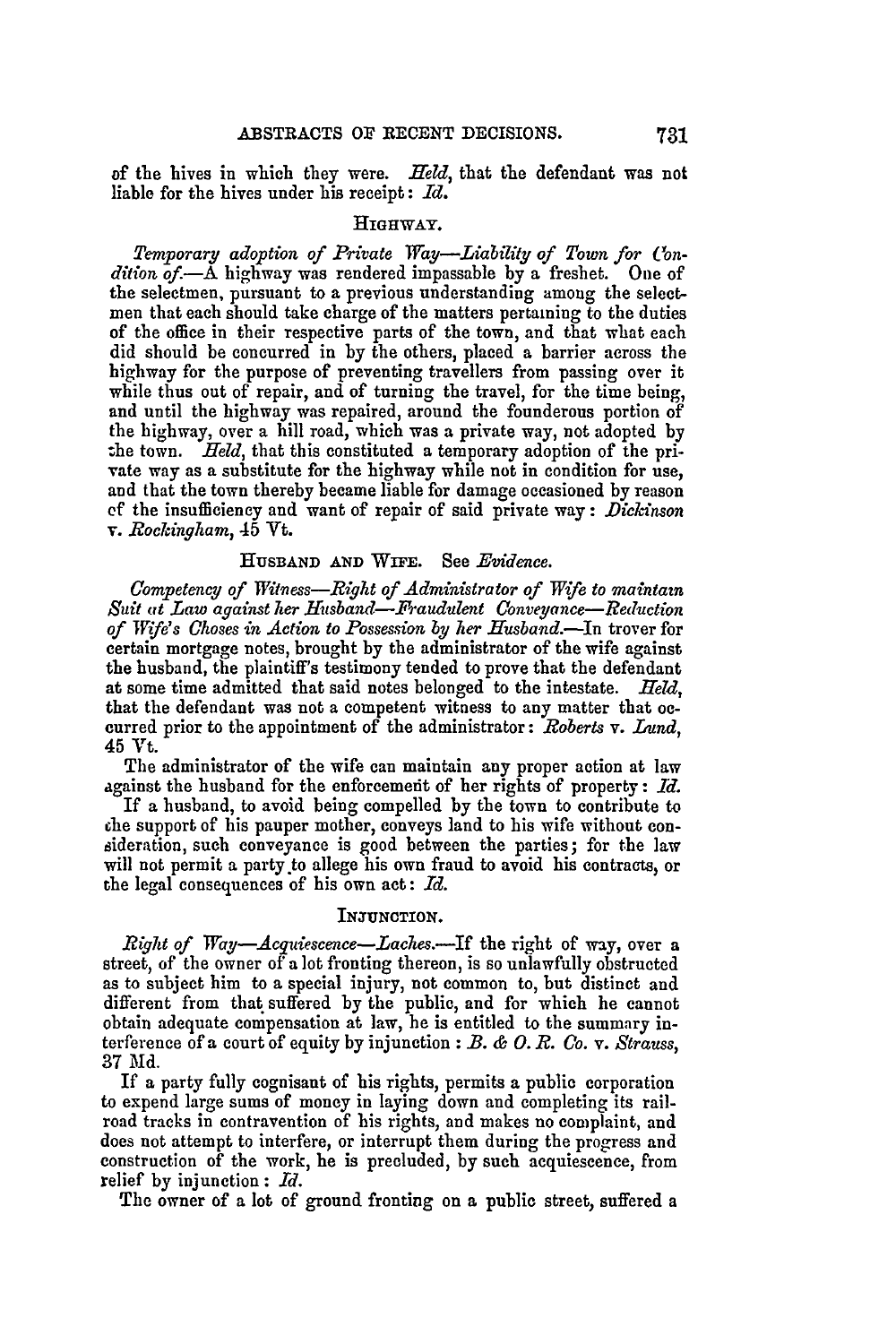railroad company which had constructed one track on said street, to h  $\prime$ down and complete at considerable expense, two additional tracks thereon, and made no complaint, and interposed no objection during the progress and construction of the work, but acquiesced therein. Ten years after the completion of the two additional tracks, the owner of the lot filed a bill in equity, asking that the railroad company might be restrained from using or maintaining more than two tracks, upon the ground that the use of the three tracks was an obstruction of his right of way over said street, and had done, and was doing him an irreparable injury for which he had no adequate remedy at law. *Held,* That the complainant had not used due diligence in making his application, and was therefore not entitled to an injunction :  $Id.$ 

## INTERNATIONAL LAW.

*Alien Enemy-Liablity of a Person, while ivithin the Confederate Lines, to be proceeded against by an Order of Publication, granted by a Court in Maryland-Presumption of Notice from the due Publication of the Order of Publication-Purchasers utder an Order of Covrt protected in their Titles.-While* an alien enemy is incapable of suing and maintaining a suit, either at law or in equity, in the courts of the country to which he is hostile, during the state of hostilities, he is liable to be *sued,* if within the reach of process : *Dorsey v. Thompson,* 37 Md.

**A** resident citizen of Maryland, who, after hostilities had commenced between the United States and the Confederate States, voluntarily left his home, and went to Virginia, one of the Confederate States, and afterwards joined the Confederate army, **nay** be proceeded against by order of publication, granted by a court in, Maryland, and he is bound by the proceedings taken in the cause, as any other non-resident defendant would be, notwithstanding that he was at the time within the Confederate lines, and could not in fact receive the notice by publication **:** *I.*

The presumption of notice, resulting from the due publication of the order of court, is such as to confer upon the court power and jurisdiction to decree upon the subject-matter of the suit, that subject-matter itself being within the jurisdiction of the court: *Rd.*

Where a court of equity, having jurisdiction, passes an order directing the sale of real estate, the purchasers of such real estate are entitled to be protected, and a reversal of the order of sale would not entitled to be protected, and a reversal of the order of sale would not operate to disturb their titles acquired under it :  $Id$ .

# LANDLORD AND TENANT.

*Notice to quit-Tenaneyfrom year to year-Determination of Ten.* ancy at will, or at sufferance.-Notice to quit is never necessary, unless the relation of landlord and tenant exists : *Chamberlin v. Donahue,* 45 Vt.

If one in possession repudiates the relation of tenant to his landlord, demand of possession or notice to quit, is not necessary : *Id.*

An agreement to pay rent by the tenant, is an essential element of a tenacy from year to year :  $\mathcal{L}l$ .

A tenancy at v ill may always be determined **bv** any act or declaration inconsistent with the continued voluntary relation of landlord and benant : *Id.*

732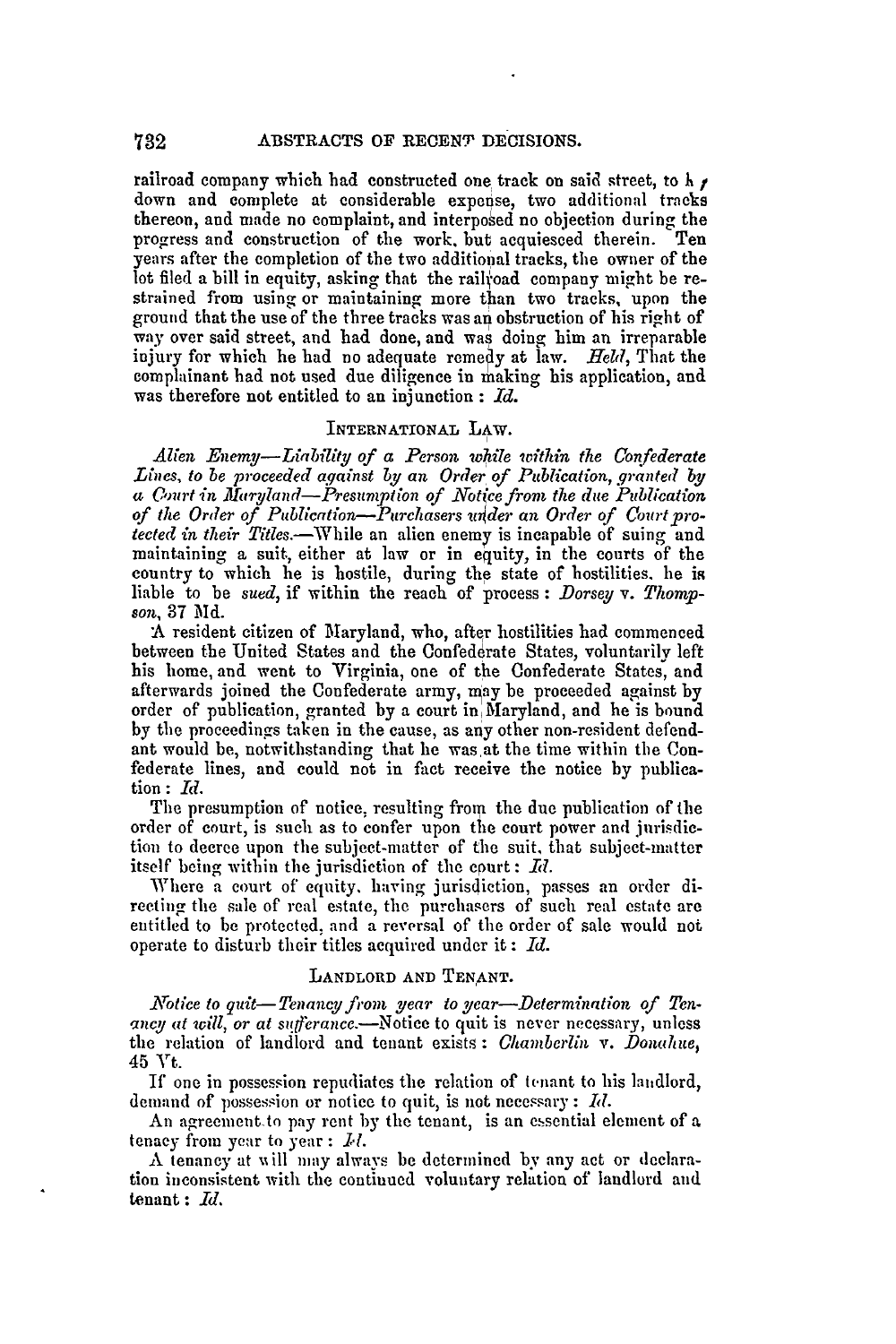Whether one be in possession of land under an implied license, or as tenant at sufferance, or at will, the commencement of an action of ejectment against him **by** the owner, determines his relation, and his possession thereafter becomes wrongful: *Id.*

#### **LIMITATIONS, STATUTE OF.**

*Note payable in Instalments---oint Note--Promise by one of the Debtors.-In assumpsit* on a note payable in instalments, an action may be maintained on each as it becomes due; the statute therefore began to run as soon as such instalment became due: *Bush* v. *Stowell,* 71 Penn.

**A** payment or acknowledgment **by** one of several joint debtors will not avoid the bar of the statute as to the others **:** *Id*

**In** an action of assumpsit against four on a joint note payable by instalments, one of which had become due within six years, two pleaded the statute; and there was an acknowledgment by one as to the whole; the verdict was for the plaintiff for the whole, "for \$692 whereof and no more two of the defendants D. and A. are liable." On error **by** the plaintiff, **held,** that no injury had been done him, and the judgment on the verdict was affirmed: *Id.*

The instruction of the court should have been to find against all the defendants for the amount of the last instalment: *Id.*

### **MUNIOIPAL** CORPORATION. See *Constitutional Law; Highway.*

## **PARTIES.**

To bind the estate of a deceased. party, or to authorize any decree for an account, against the same, it is not sufficient that the person who is the representative thereof is a party to the suit. He must be made a party distinctly in his representative character: *Fisher et al.* v. *Hubbell et al,* **65** Barb.

Where a defect of parties is apparent on the face of the complaint, but no demurrer is interposed, and no suggestion of the defect made until the argument of an appeal from the judgment, neither party is entitled **to** costs of the appeal: *Id.*

### **PARTNERSHIP.**

*Use of Name of a Person not a Partner.-If* one suffers another to hold him out as a partner, or to use his name in business as such, he is liable as a partner on a contract thus made, although in fact he has no interest in the business of such partnership: *Smith v. Hill,* 45 Vt.

Hill and Harrington were never partners, and no such firm as Hill & Co. ever existed; but Harrington gave the plaintiff **a** note for some staging property purchased by him, signed " Hill & Co., by Harrington," without the knowledge of Hill. Two or three years before said note was given, Hill was informed that Harrington was using the name of Hill  $\&$  Co., in his staging business, and he afterwards saw Harrington and told him he must not use that name to injure him, and he said he would not. The plaintiff did not know of such previous use of that name at the time said note was given, and it did not appear whether Harrington made any representations to him at that time. *Held,* that Hill was liable on said note: *Id.*

*Held,* also, that, inasmuch as the signature to said note disclosed the name of Hill, it made no difference that the plaintiff did not know of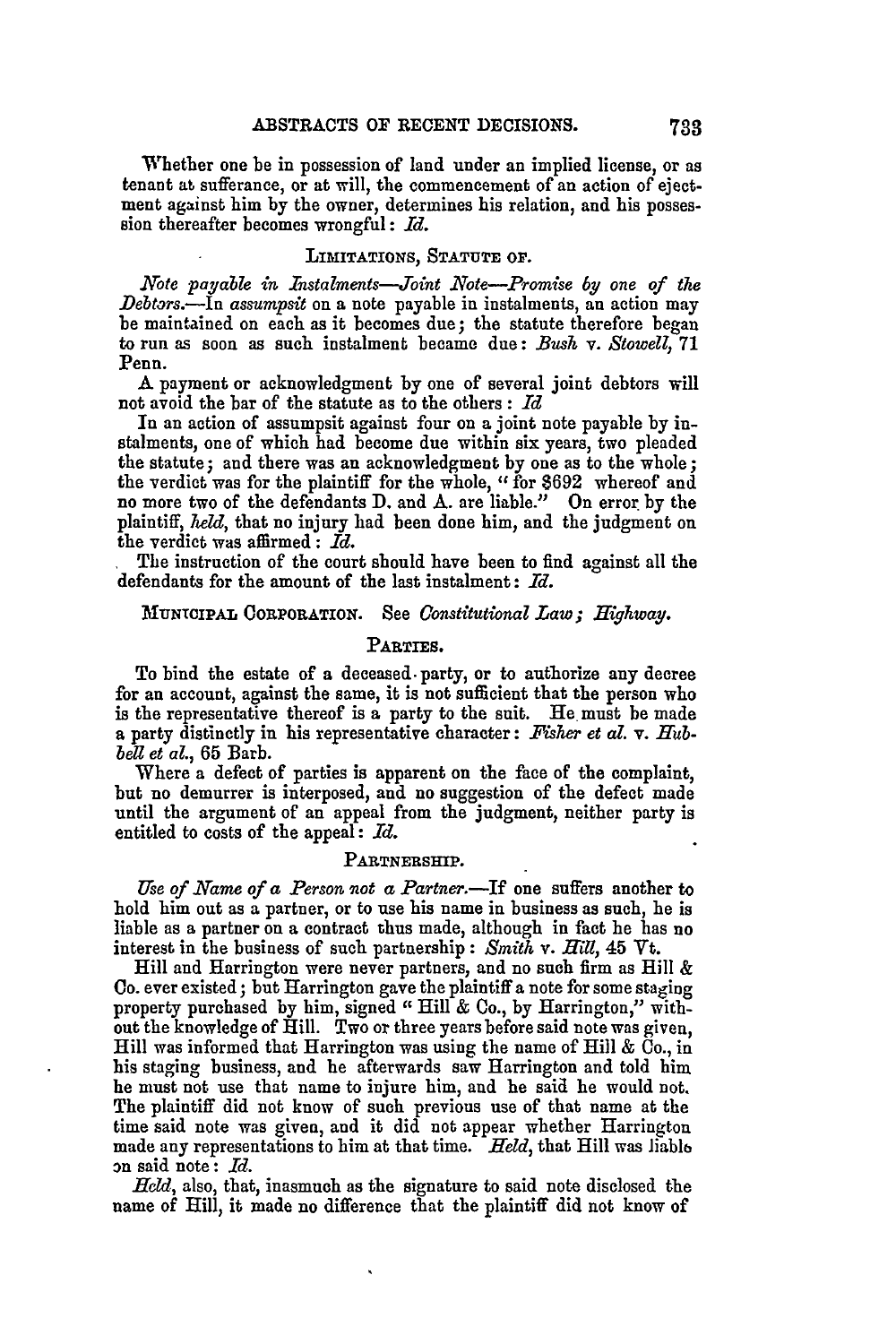the previous use of Hill's name as aforesaid, at the time said note was executed, for the legal intendment is, that the payee takes a note upon the faith of the persons whose names appear upon it as makers **:** *Id.*

*Evidence.*-In a question of partnership, evidence that the connection between alleged partners had been formed fraudulently and for the purpose of covering the property of one from his creditors, is not admissible: *Thomas v. Moore*, 71 Penn.

B. sold part of a coal-lease with the personal property to M., who constituted O. his attorney; orders drawn for goods by B. on a firm, "B. & Co.," in favor of the plaintiffs, accepted by **0.,** and goods furnished accordingly, were evidence of partnership between B. & **31. :** *1l.*

B. when alone kept blank assignments which were filled up by him to the plaintiff, a storekeeper, for the amount due laborers of **R..** and the laborers received goods to the amount from the plaintiff. There being evidence of partnership between B. and M., such assignments dated afterwards were evidence in a suit against the firm : *Id.*

*Settlement of Accounts-Assumpsit does not lie between Partners until Balance struck.-Leidy* and Messinger as partners, purchased for 81000 one share of the stock of an unincorporated oil company **;** i1essinger paid \$500 in cash, and Leidy gave his note for \$500, which was passed in payment for the purchase-money of the land of the company, placed by the vendor in the hands of counsel for collection and was unpaid. The company became insolvent. *Held,* that Messinger in assumpsit could not recover from Leidy the one-half of the cash paid by him: *Leidy* v. *Messinger,* **71** Penn.

Leidy's liability to Messinger resulted from the partnership relation, and Messinger could not recover until there was a settlement of their accounts and a balance struck **:** *d.*

Partnership accounts must be settled in one proceeding; by account render or bill in equity; until there has been a settlement of partnership accounts, *assumpsit* will not lie for advances unless there has been an express promise to repay **:** *Id.*

This rule applies whether the property of the partnership had ceased to exist or not: *d.*

# PLEADING.

*Including various Causes of Action in one Count-.Fats not well pleaded-Demnrrer.-A* petition is bad. which classifies and groups together the principal facts constituting **670** separate and distinct causes of action, and alleges such facts in general terms (670 separate and distinct facts being stated in one general allegation), in one general heading to said petition, and does not state the facts constituting each cause of action in a separate count, but simply refers, in each count, to the facts as stated in said general heading : *Stewart v. Bilderson,* **10** Kans.

Such a petition does not nor does any count thereof state facts suffi*cient, well pleaded, to constitute a cause of action: Id.* 

A motion asking that the plaintiffs **be** required to make such petition Jefinite and certain. by separately stating and numbering their several equives of action, should have been sustained : *Id.* 

Where such a motion has been made to such a petition, and overruled, and then a demurrer filed thereto, no facts stated in the petition should be taken as true on the hearing **of** the demurrer. unle:s they were so well pleaded as not to be objectionable on the hearing of said motion : *Id.*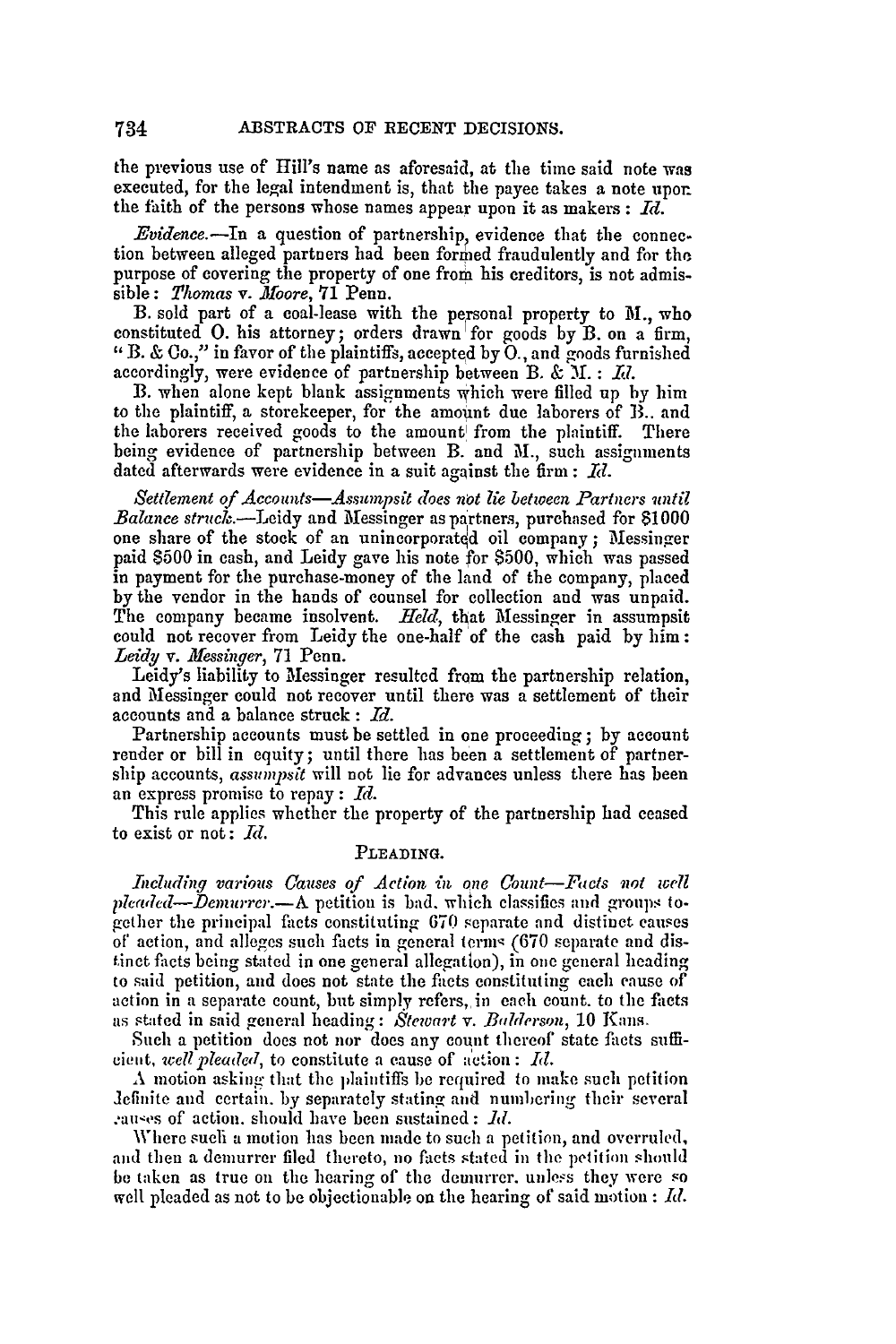After such a motion has been made and overruled, and demurrers filed to the petition and to each count thereof, on the ground that the same did not state facts sufficient to constitute a cause of action, the demurrers should have been sustained, on the ground that neither the petition nor any count thereof did state facts sufficient, *wellpleaded,* to constitute a cause of action **:** *Id.*

## RAILROAD.

*Responsibility for Injury done by Fire occasioned by its Engines.-* The 1st section of Article 77 of the Code of Public General Laws, which makes railroad companies responsible for injuries by fire occasioned by their engines upon any of their roads, applies not only to a case where a party has suffered damage by fire communicated by sparks flying from the smokestack, or by sparks, coals or fire dropping from, or flying out of the furnace or ash-pan of the engine, but also to a case where the fire was communicated from coals or cinders thrown from the engine by the servants of the company having charge of it at the time; and if the party damaged establishes by sufficient proof that the fire thus originated, and that he suffered damage thereby, the onus is cast upon the company of proving that such damage was not the result of its negligence or carelessness, or that of its agents:  $B.$   $\&$   $O.$   $R.$   $Co.$   $\nabla.$  *Dorsey*, 37 Md.

## SHERIFF. See *Execution.*

*Irregular Writ- Oficerprotected* in *execution of-.A* libel for materials, **&-.,** was filed, and a writ of attachment was issued against five boats, which were attached by the sheriff. *Held*, if the attachment was irregular because joint, as the court had jurisdiction, it was a protection to the sheriff: *Fall Creek Coal Co. v. Smith,* **71** Penn.

It was not for the sheriff to determine anything about the irregularity of the writ, but he was bound to serve it: **Id.**

Where a court has jurisdiction of the action, their officers are not responsible for errors in the process : *Id.*

It depends upon the action of the party in interest whether irregular process shall become void: if *inherently* without efficacy it is void as to all persons, whether interested or not : *Id.*

# SURETY.

*Discharge by failure to sue Debtor-New Promise.*-Funk, who was surety on a note, was discharged by the holder refusing to pursue the principal upon notice. He afterwards wrote to holder, "Have patience until about January 3d. I think you will receive your money;" again. "I was at Esq's for money three times, but did not meet him; I will **pay** you as soon as the money is obtained. I will see you yet this week." Suit had been brought at the date of last note. *Held,* 1. That the letters were only a conditional promise to pay on obtaining the money from the justice. 2. If it had been absolute, the consideration of forbearance had not been performed: *Funk* v. *Frankenfiod,* 71t Penn.

# TOWN. See *Highway.*

## TRESPASS.

*When. will not lie for the Asportation and Conversion of Property-Practice-Burden of Proof.-A* verbal agreement to sell and convey,